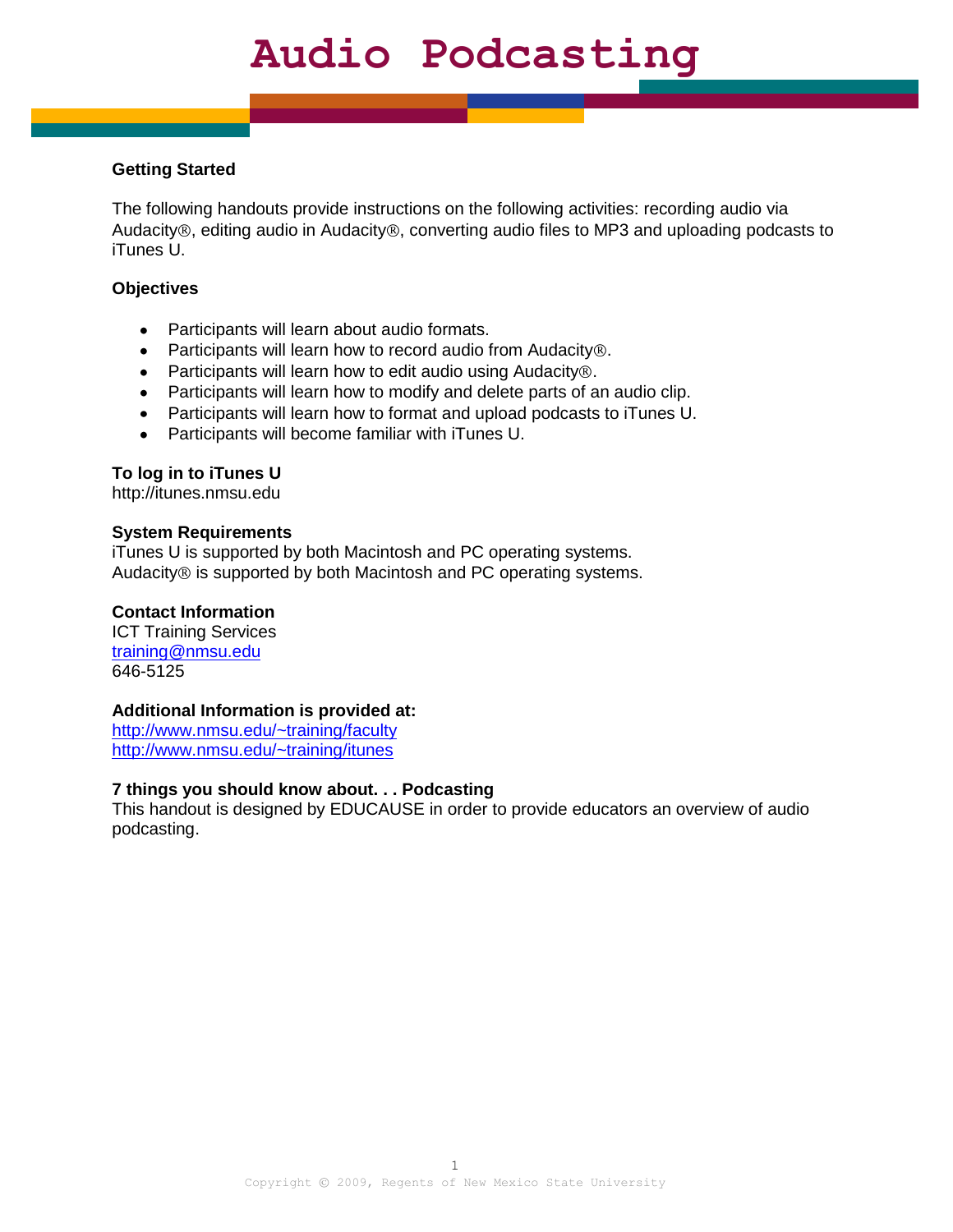#### **Introduction to Audio Podcasting**

A podcast is a digital media file, or a series of such files, that is distributed over the Internet using syndication feeds for playback on portable media players and personal computers. An audio podcast is a collection of audio files residing at a unique web feed address that allows users to "subscribe" to this feed by submitting the feed address to an aggregator, such as iTunes. When new podcast episodes become available, they will be automatically downloaded to the user's computer.

There are four stages in the podcasting process: planning, recording, editing, and publishing. It is recommended that you take some time to plan your podcast. This includes the following steps:

- Deciding on the type of audio podcast you are going to create.  $\bullet$
- Determining the length of your podcast.
- Determining how often you will record new episodes. Daily, monthly, weekly?
- Creating an outline of your podcast.
- Deciding on learning objectives, goals, and the role a podcast will play in course  $\bullet$ materials.
- Determining the type of hardware, software and other required materials.  $\bullet$

This documentation will take your through the process of creating audio podcasts using Audacity  $\mathcal{R}$ . Audacity  $\mathcal{R}$  is a free, open source software for editing and recording audio.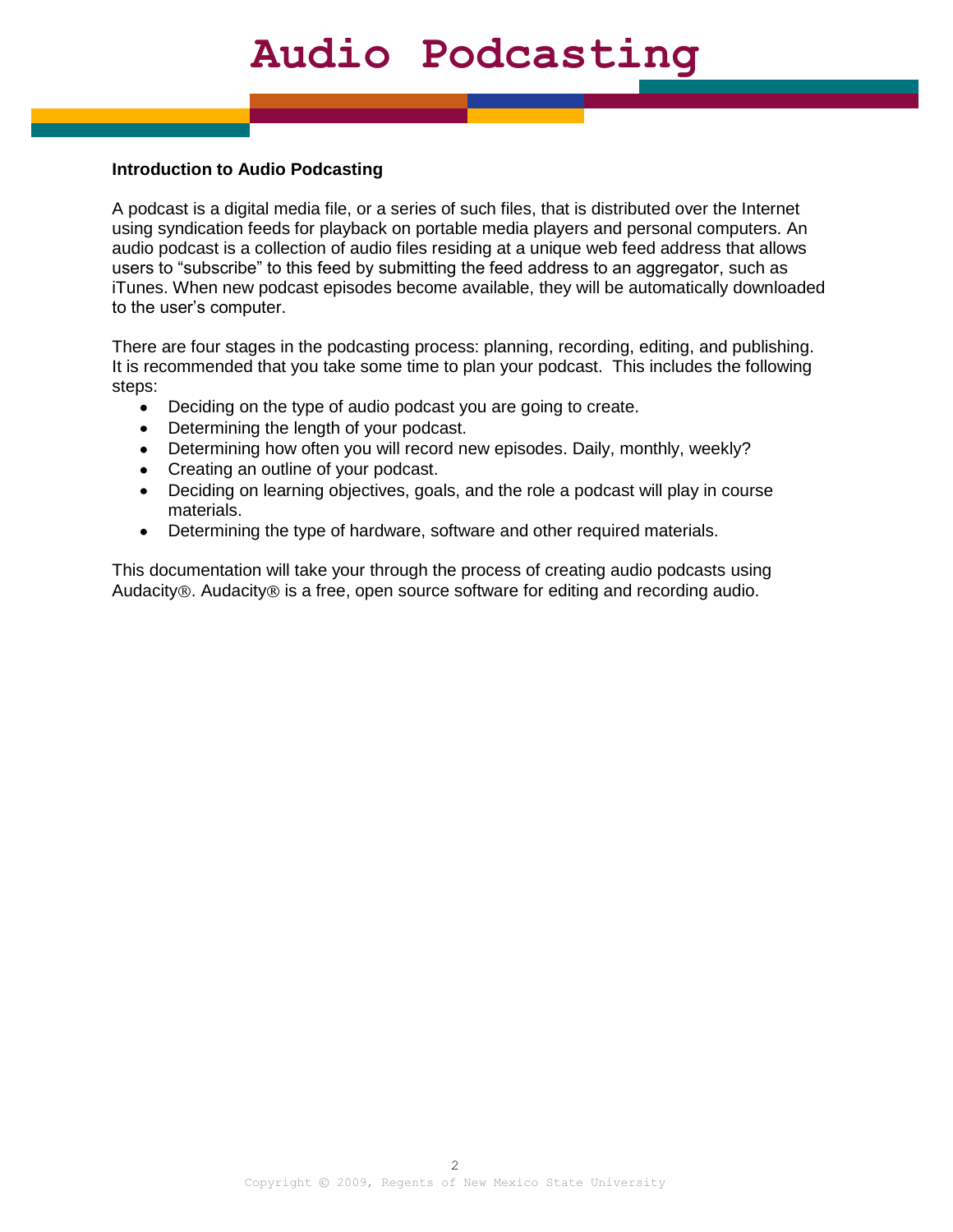### **Introduction to Audacity**

Audacity is a free software application for editing and recording audio. Audacity allows you to import "voice notes" created with an iPod recording device or record directly into the program with a microphone or headset.



**Workout: Installing Audacity**

- 1. Open a browser and go to<http://audacity.sourceforge.net/>
- 2. Download a copy of Audacity. There two different versions of Audacity. The instructions in the manual are based on Audacity version **1.2.6**. If you download and install another version of Audacity, there may be some differences in the instructions in this manual and where you will find the corresponding features in Audacity.
- 3. Once Audacity is downloaded, install it.

### **Preparing to Record**

Preparing to record an audio file means taking into consideration the recording device, which in our case is a Cyber Acoustics AC 200 stereo headset, recording location, and then the software that captures the sound into digital format. Our software, Audacity $\circledR$ , has default settings that automatically convert a recording into CD quality type files, which means that default recordings are stereo recordings with a 44,100Hz rate, and a 32 bit format. Because such default settings produce relatively large sized files, you will modify the default recording settings so that students can more easily access your files.

|              | Channel | Sample rate | Sample format | Bit capacity   | Compression<br>format |
|--------------|---------|-------------|---------------|----------------|-----------------------|
| Voice        | Mono    | 22050 Hz    | 16 bit        | 64 kbps        | Mp3                   |
| Voice and    | Mono    | 22050 Hz    | 16 bit        | 96 kpbs or 128 | Mp3                   |
| <b>Music</b> |         |             |               | kpbs           |                       |



#### **Workout: Selecting the Recording Microphone**

- 1. Open up Audacity<sup>®</sup>.
- 2. From the **Edit** menu, select **Preferences**.
- 3. Click on the **Audio I/O** tab.
- 4. From the **Playback Device** drop down menu, select **Built-in Output.**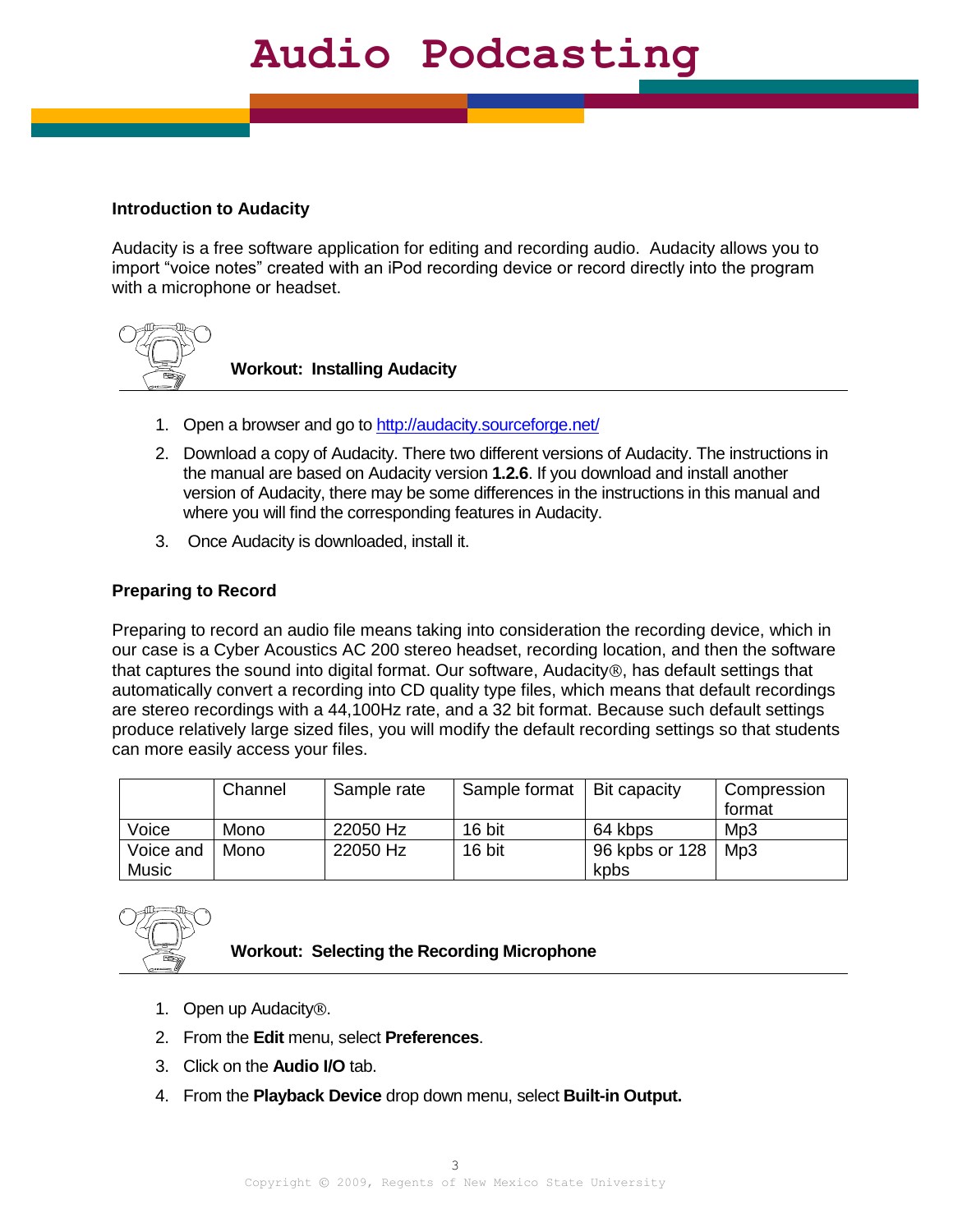- 5. From the **Recording Device** drop down menu, select the microphone you want to use.
- 6. From the **Channels** drop down menu, select **1 (Mono)**.
- 7. Click **OK.**

| Audio I/O | Quality   File Formats   Spectrograms   Directories   Interface   Keyboard   Mouse |  |
|-----------|------------------------------------------------------------------------------------|--|
| Playback  |                                                                                    |  |
| Device:   | Microsoft Sound Mapper - Output                                                    |  |
|           |                                                                                    |  |
| Recording |                                                                                    |  |
| Device:   | Microsoft Sound Mapper - Input                                                     |  |
|           | Microsoft Sound Mapper - Input<br>SoundMAX HD Audio                                |  |
| Channels: | I I Monol                                                                          |  |
|           | Play other tracks while recording new one                                          |  |
|           | Software Playthrough (Play new track while recording it)                           |  |

**Workout: Selecting Recording Quality Preferences**

- 1. From the **Edit** menu, select **Preferences**.
- 2. Click on the **Quality** tab.
- 3. From the **Default Sample Rate** drop down menu, select **22050 Hz.**
- 4. From the **Default Sample Format** drop down menu, select **16-bit float**.
- 5. Click **OK.**



**Workout: Selecting File Format Preferences**

- 1. From the **Edit** menu, select **Preferences**.
- 2. Click on the **File Formats** tab.
- 3. In the **When importing uncompressed audio files into Audacity** section, select the radio button next to **Make a copy of the file before editing (safer)**.
- 4. Click **OK.**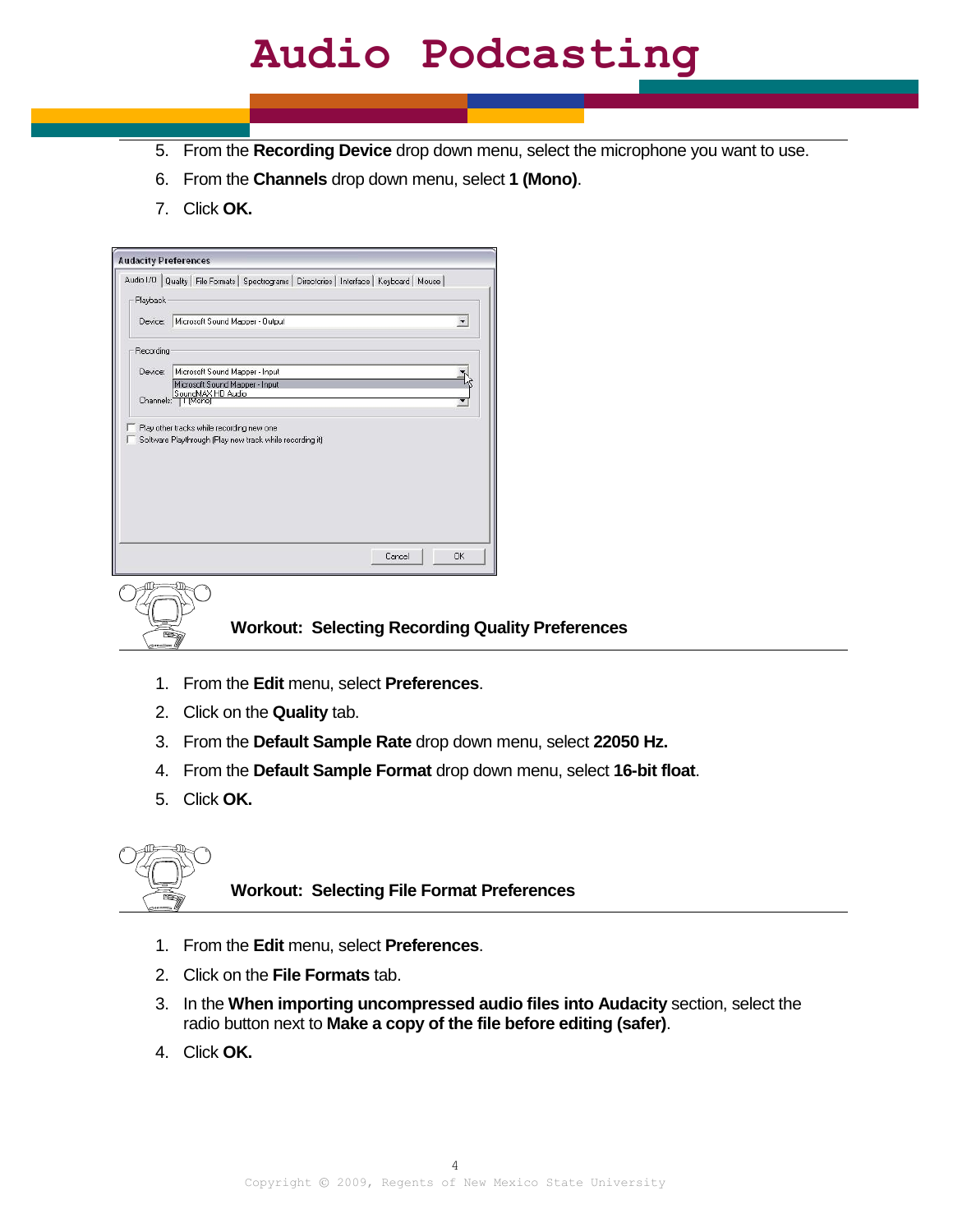### **Recording an Audio File**

After setting up your recording preferences, make sure that your headset is plugged into the computer and you are ready to record. You will practice recording your voice and getting comfortable with using the Audacity<sup>®</sup> interface. First thing first, get accustomed to working with the headset and controlling the volume of the recording.



**Workout: Recording an Audio Clip**

- 1. When you are ready to start recording, click on the **Record** button.
- 2. Click on **Stop** when you are finished recording.

If everything is working correctly, you will see a waveform like the one below.



If you speak into the microphone and you do not see any activity in the **Input level**, you will need to check to ensure that your microphone is turned on and connected to the computer correctly. The **input level** can be monitored from the **Meter Toolbar** and is active when you are recording audio.

|  | input level |  |  |  |  |
|--|-------------|--|--|--|--|
|  |             |  |  |  |  |

- 3. Click **Play** to review your audio.
- 4. Click **Stop** to stop the recording.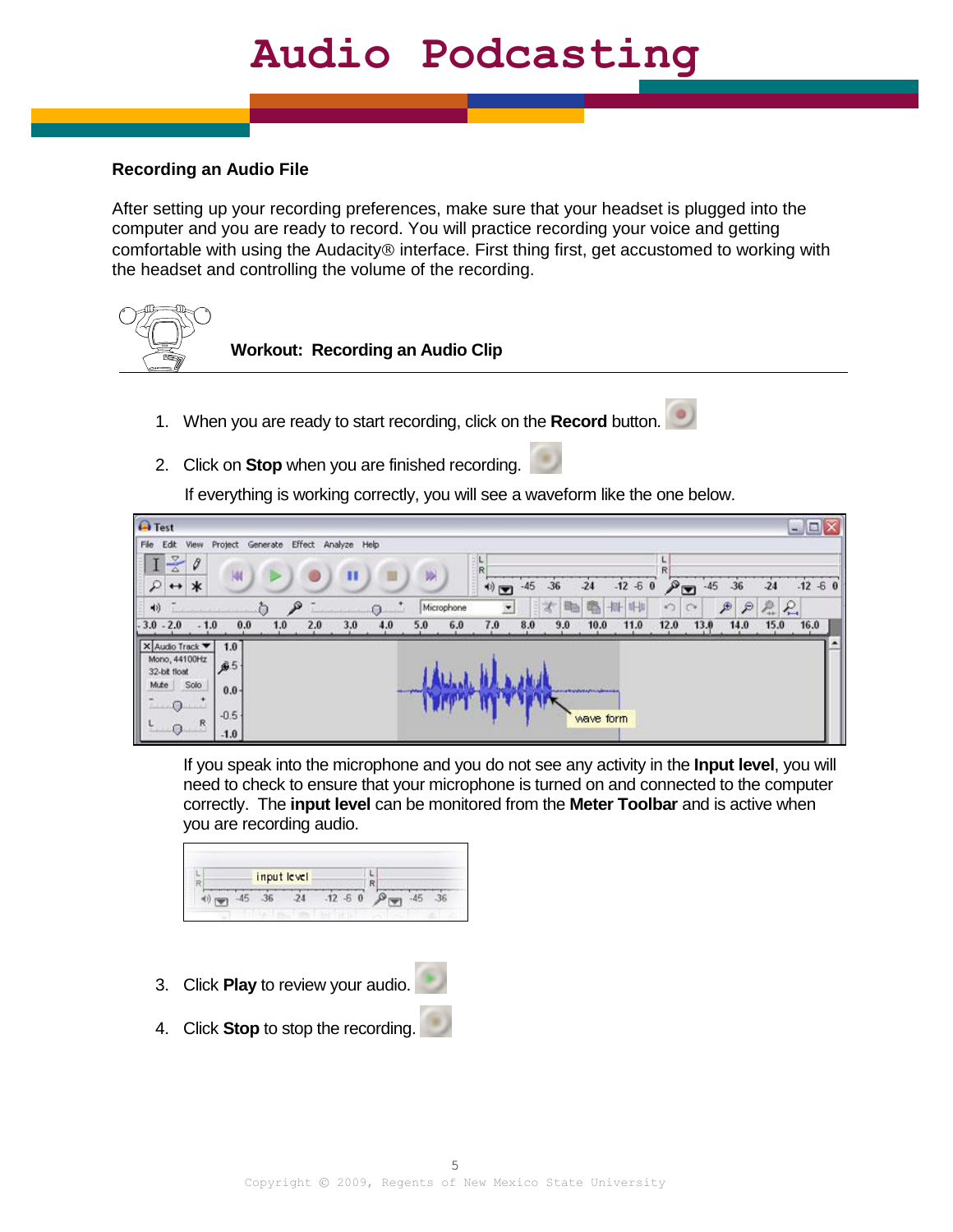#### **Overview of Track Window**

Below is an image of the Track Window that appears to the left of every track that you record or import into your project. The following is a breakdown of the features within the Track Window:

| Will-I-Drea               | 1.0    |
|---------------------------|--------|
| Mono, 44100Hz             |        |
| 32-bit float              | 0.5    |
| Solo<br>Mute              |        |
|                           | 0.0    |
| <b>Links</b><br>and a set |        |
| <b>DOM:</b><br>۰.,        | $-0.5$ |
|                           |        |
|                           |        |

- $\bullet$   $X$  This button will delete the track and appears to the left of the title of the track.
- Will-I-Drea This is the title of the track and when clicked will drop down a menu that will allow you to edit the track preferences.
- Mono, 44100Hz This indicates the channel and sample rate.  $\bullet$
- 32-bit float This specifies the quality of the recording.  $\bullet$
- Mute Mutes the track.
- Solo Mutes out all the other tracks and only plays back the selected "solo" track.
- Gain Control Increases and decreases the overall audio level for the entire track.
- Vertical Loudness Ruler This ruler measures the loudness of the waveform with "1" and "-1" being the limits and "0" being silence.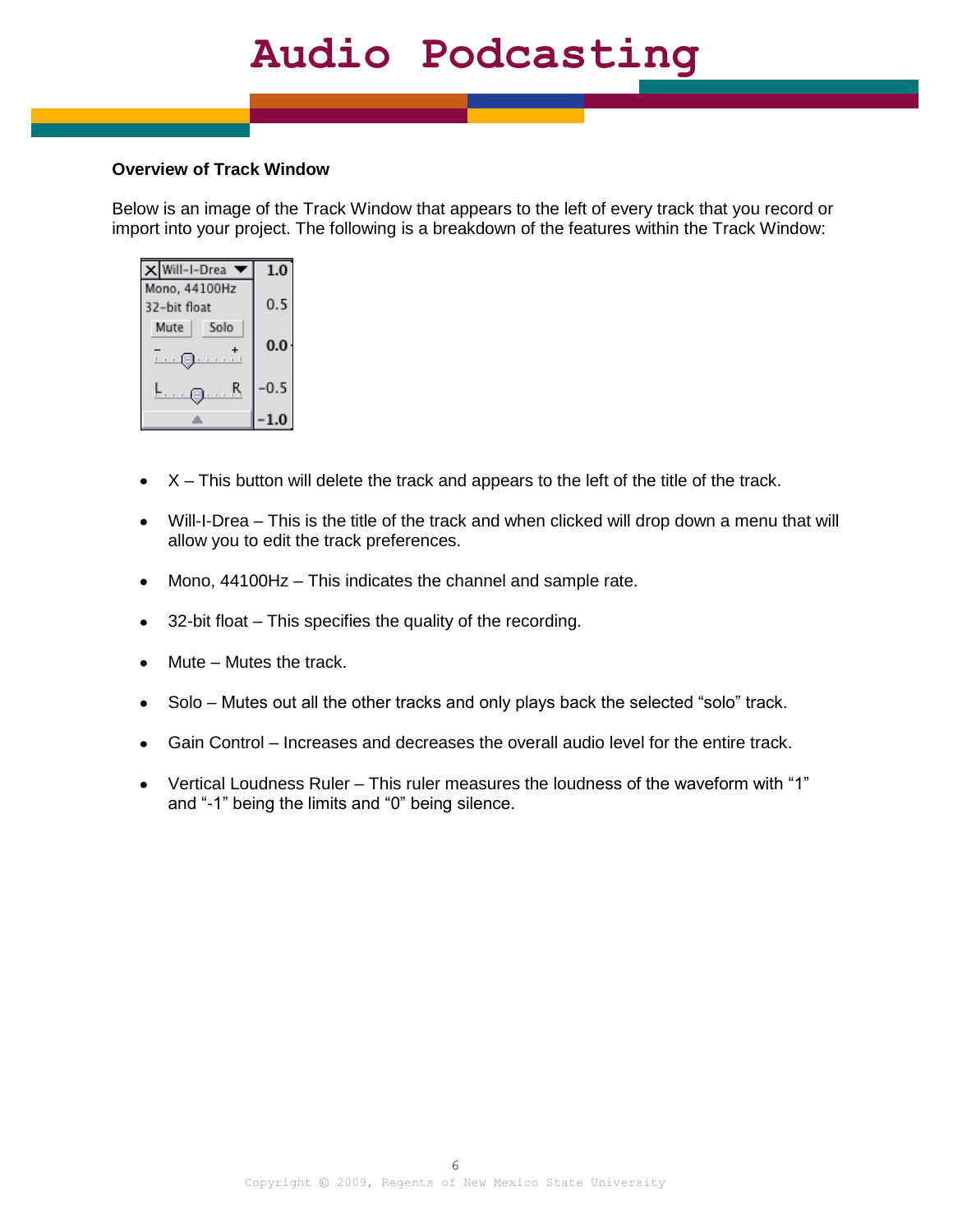### **Editing with the Tools Toolbar and Exporting an Audio Track and Clip**

The Tools Toolbar contains some of the most powerful editing features within Audacity®. With the Tools Toolbar you will remove parts of an audio clip, zoom into parts of the clip, and move a clip within a track. After using these features, you will export the entire track, then only a selection of the track, as an mp3 file.



**Workout: Removing Parts of an Audio Clip**

- 1. Click **Selection Tool**.
- 2. Select a part of the recording you would like to remove.
- 3. Press the **Delete** button on your keyboard.



**Workout: Zooming into Parts of an Audio Clip**

- 1. Click **Zoom Tool**.
- 2. Move the magnifying glass pointer to a part of the recording you into which you would like to zoom.
- 3. Click the mouse to zoom in.



- 1. Click **Time Shifting Tool**.
- 2. Click anywhere on the Track Window.
- 3. Click and hold down the mouse as you move the mouse in either direction.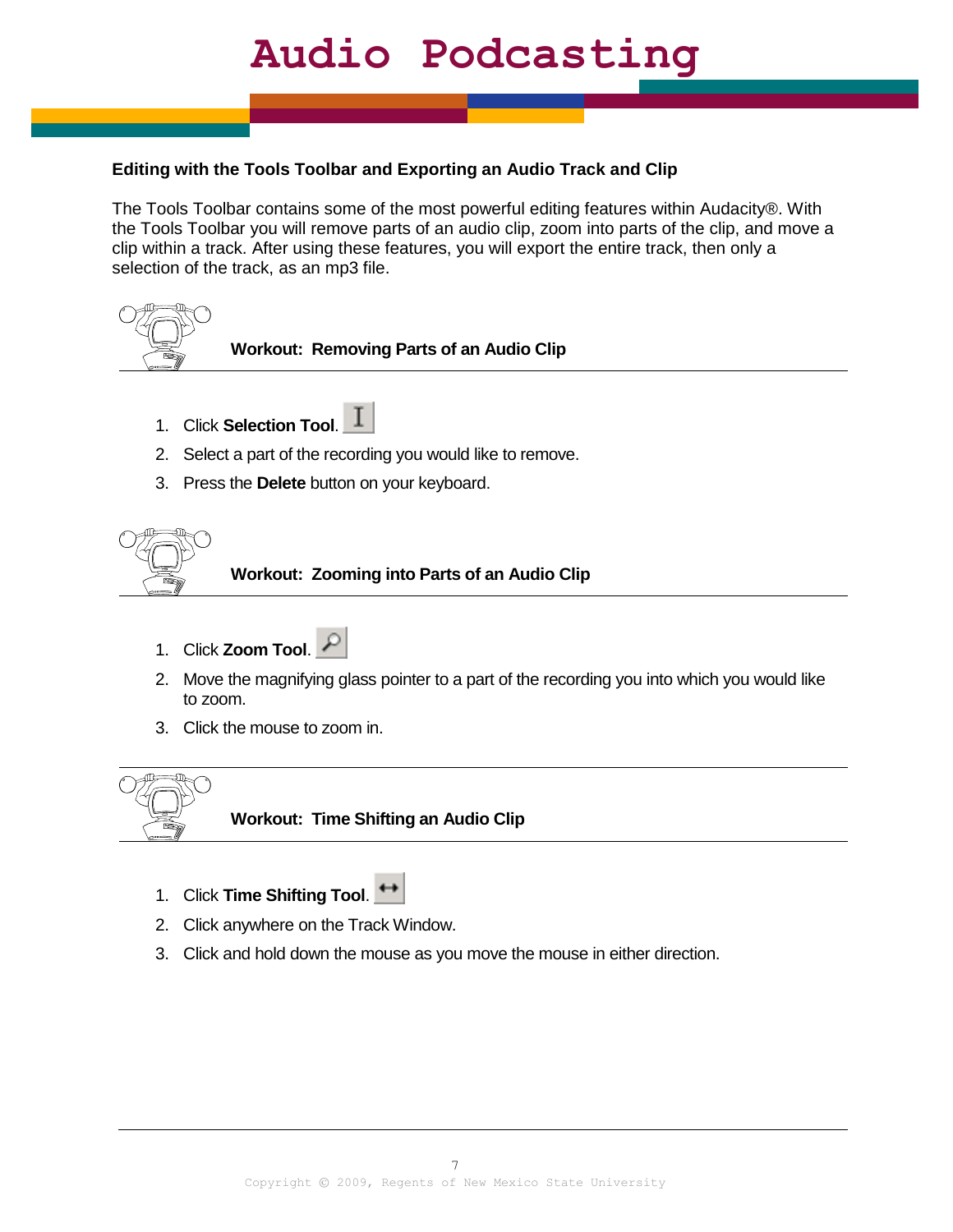

**Workout: Export Audio Clip as an MP3** 

- 1. Open the **File** menu.
- 2. Select **Export as MP3**.
- 3. Select the location of where the file in the **Save in** box.
- 4. Type a name for the file in the **File Name** box.
- 5. Click **Save**.



### **Workout: Exporting a Selection from an Audio Clip as an MP3**

- 1. Click **Selection Tool**.
- 2. Select a part of the recording you would like to save as an .mp3 file.

NOTE: You may want to click **Play** to listen to the track selection to ensure you have selected the appropriate part.

- 3. From the **File** menu, select **Export Selection as MP3**.
- 4. Select the location of where the file in the **Save in** box.
- 5. Type a name for the file in the **File Name** box.
- 6. Click **Save**.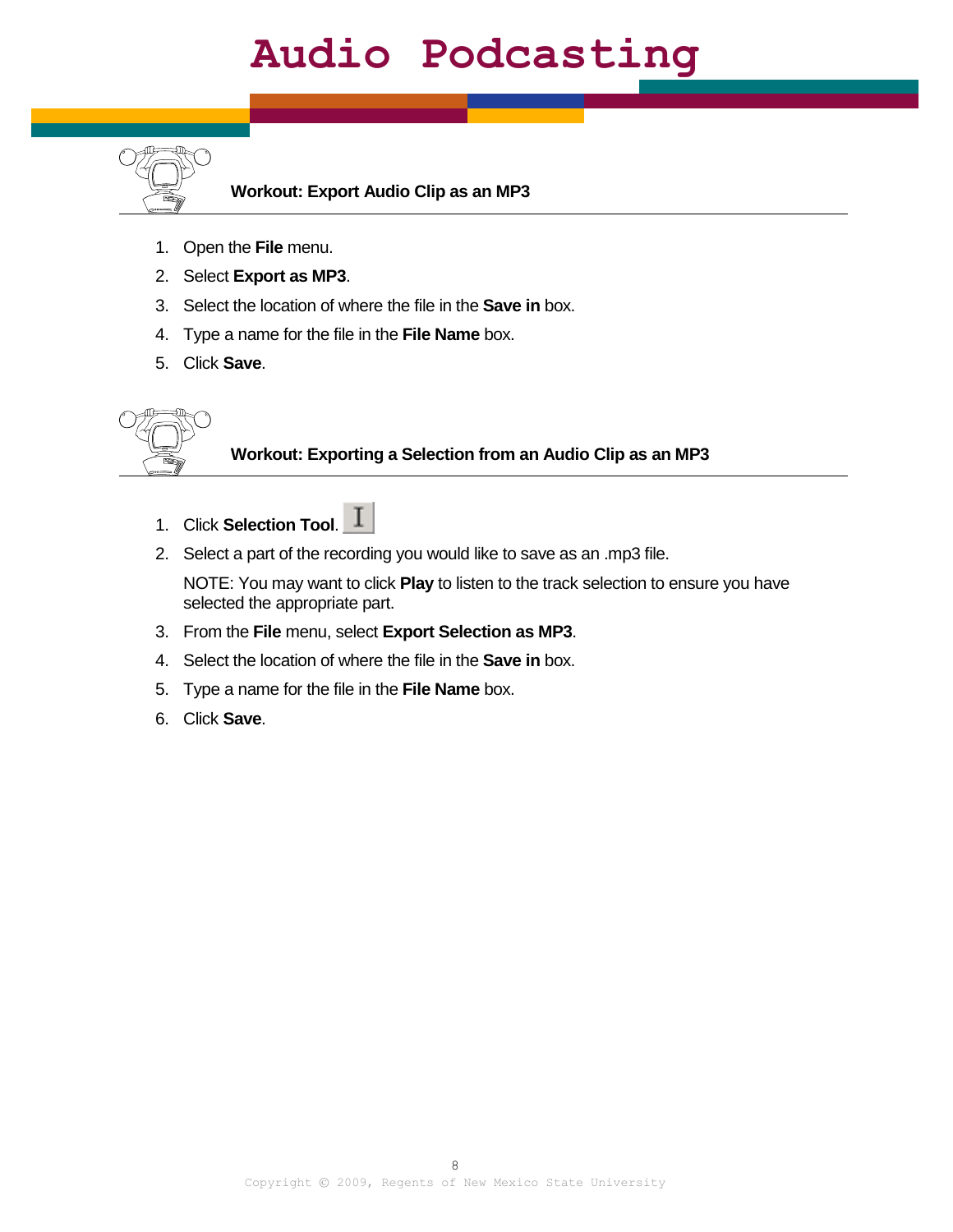### **Removing Noise Effect**

There are two steps to using the Noise Removal Effect. First, you are going to select a few second of just noise so that Audacity® knows what you consider as noise sounds. Then, you will select the entire track and remove the noise.



**Workout A: Getting Noise Profile**

- 1. From the **File** menu, open the file identified by the trainer.
- 2. Click **Selection Tool** from the Tools Toolbar.  $\boxed{\mathbf{I}}$
- 3. Select a part of the recording that contains only background noise and no vocals.

NOTE: You may want to click **Play** to listen to the track selection to ensure you have selected the appropriate part.

- 4. From the **Effects** menu, select **Noise Removal**.
- 5. Click **Get Noise Profile**.



**Workout B: Removing Noise**

- 1. From the **Edit** menu, select **Select All**. NOTE: You can also click on the Track Window to select an entire track.
- 2. From the **Effects** menu, select **Noise Removal**.
- 3. Click **OK**.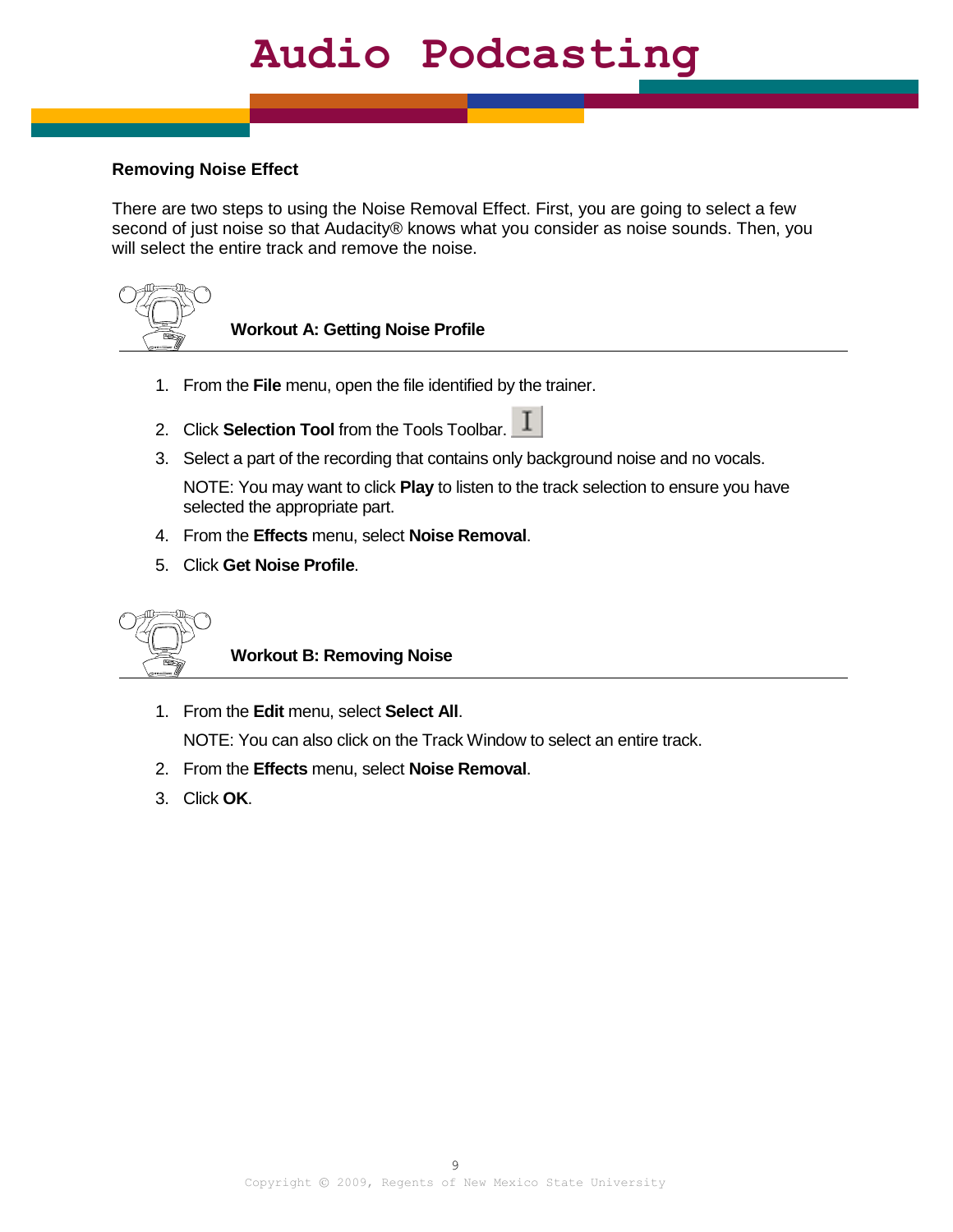#### **Metadata Standards for NMSU on iTunes U**

Each file needs to be tagged with metadata or file information. The name, artist, album, grouping, and comments are the fields that iTunes indexes for search. This will ensure that audiences know how to refer to a podcast.

**Name** is for the track's title. "October 19 Lecture" maybe too vague where as "History of Space Evolution " is more descriptive. For example: Space Stuff Lecture Series – part 2.

**Album** should include Course or category title. For example: AGEX 360: Foundations of Agricultural Theory.

**Artist** is for the Instructor or speaker name. If the class has a guest speaker, use Artist for the guest speaker and Album Artist for the Instructor. For example: Professor Smith would be the Album Artist (optional) or you can use the Department or Organization name. For example: Dr. Skinner or Media Productions at NMSU would both be suitable, just be consistent.

**Genre** should be New Mexico State University and is set by default.

**Comments** are for any additional information such as assignment details, upload information, historical background, or description. For example: Dr. Skinner discusses the evolution of space stuff from the big bang to modern exploration, recorded in a series of visiting lectures by the Media Productions Department at New Mexico State University.

Comments are what is searchable by keyword, be sure to include all relevant information about your track and what is included in your description section of your course.

**Grouping** should be used to add any keywords to the file. Please limit to no more than 12 keywords. For example: big bang, outer space, space exploration, NMSU.

NOTE: iTunes U does not allow you to change all of the metadata fields once a track has been uploaded. You will need to fix locally and re-upload.



#### **Workout: Creating Metadata**

- 1. Open iTunes.
- 2. From the **File** menu, select **Import** and locate your file on the computer.
- 3. Within the iTunes Library, click on your file.
- 4. From the **File** menu, select **Get Info**.

NOTE: You can also right click on the track name and select **Get Info** or pres **Command I** on your keyboard.

- 5. Select the **Info** tab and enter the name, album, artist, grouping, and comments.
- 6. Click **OK**.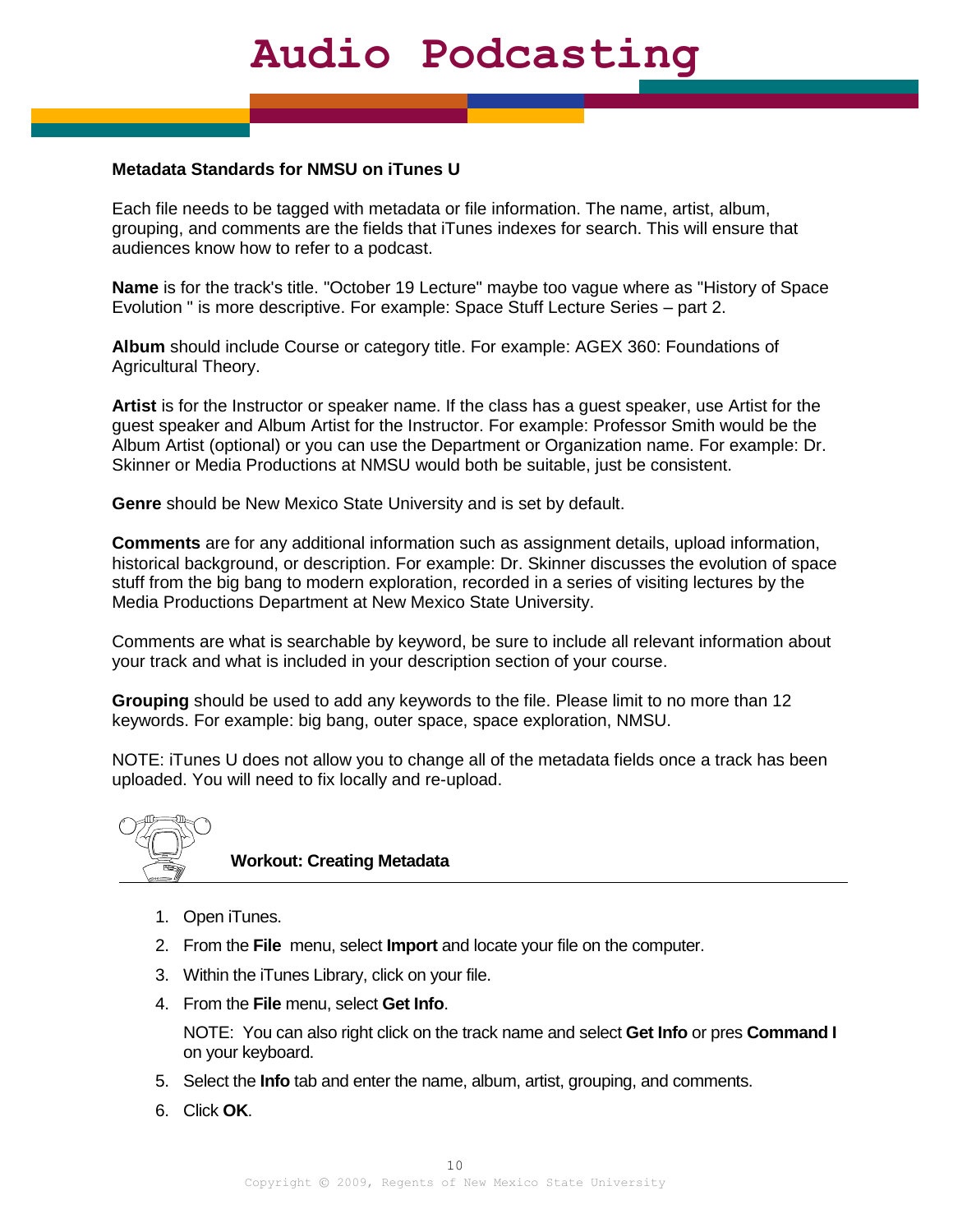### **Introduction to iTunes U**

iTunes University, commonly referred to as iTunes U, is a Web-based service that delivers instructional content via the iTunes program. Similar to the iTunes Store, iTunes U is designed as a service for institutions to manage audio, video, and PDF content and make available to faculty, students, and staff. New Mexico State University has created an iTunes University website and is building a collection of course content.

### **Logging into iTunes U**

The following steps will provide a step-by-step process to log in to iTunes U by using your NMSU Username and Password. After you enter your information, iTunes will atomically open and allow you in to the New Mexico State University site.



**Workout: Logging into iTunes U**

- 1. Open your Internet browser, make sure pop-ups have been disabled, and go to [http://itunes.nmsu.edu](http://itunes.nmsu.edu/)
- 2. Enter your **NMSU Username** and **NMSU Password under "NMSU iTunes U (for students and faculty)".**
- 3. Click the **Submit** button
- 4. Click the **Private** button on the new Web page (NMSU on iTunes U) that opens.
- 5. NMSU on iTunes U opens iTunes.

#### **Uploading to iTunes U**

The following instructions will provide you with the process of uploading your course content to iTunes U.



**Workout: Uploading to iTunes U at NMSU**

1. From the homepage of your iTunes U course, click **Upload Files and Manage Files** from the **Tools** area.

iTunes U opens a web browser.

- 2. Click the tab in which you would like to upload to.
- 3. Click **Add Tracks.**
- 4. Click **Choose File**.